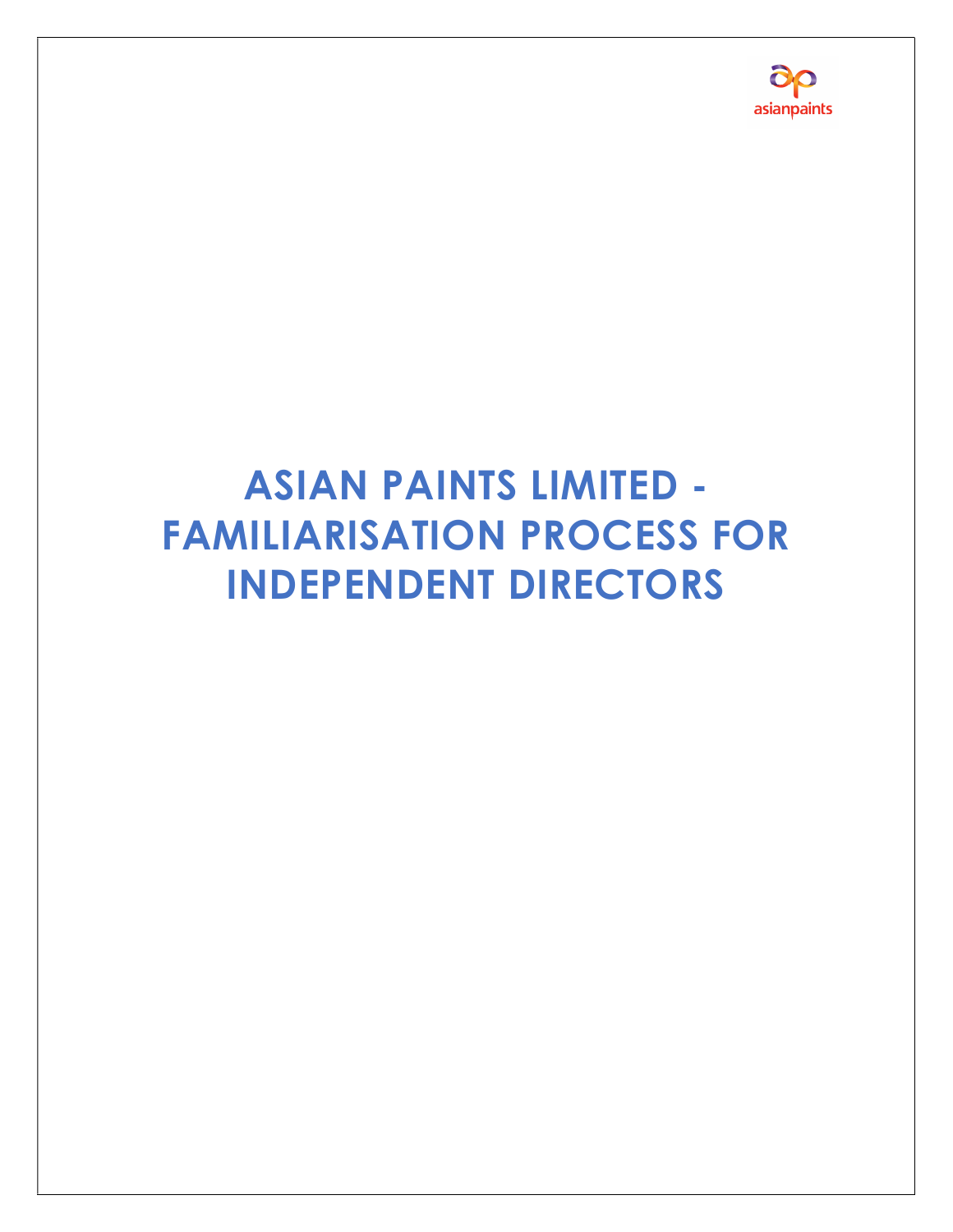

# FAMILIARISATION PROCESS FOR INDEPENDENT DIRECTORS

## Objective of the programme

In accordance with requirements of Regulation 25 and 46 of the SEBI (Listing Obligations and Disclosure Requirements) Regulation, 2015, the Company shall familiarize the Independent Directors with the Company, their roles, rights, responsibilities in the Company, nature of the industry in which the Company operates, business model of the Company, etc., through various programmes.

The familiarization programmes which may be conducted for Independent Directors from time to time, would aim to provide understanding about the Company's business and its operations, business strategies, management structure, risk management framework, regulatory environment in which the Company operates, among other things.

### Familiarisation process

The members of the Board of Directors have complete access to information within the Company. The Company from time to time updates the Board members about their roles and responsibilities in the following manner:

- At the time of joining, an appointment letter is issued to the Independent Directors, which broadly outlines their statutory duties, roles, responsibilities as an Independent Director. The Independent Directors are also informed of the important policies of the Company including the Directors and officers liability and Company insurance policy, code of conduct for Directors and senior management personnel, code of conduct for prevention of insider trading and obligations on disclosures.
- At the time of inducting a newly appointed Director, including Independent Director, a presentation is made by the senior executives of the Company including the Managing Directors, CFO & Company Secretary to familiarize the Director with the business model, operational aspects, management structure and other information about the Company. The new inductee is also appraised on the ongoing discussions at the Board meetings to enable him/ her to effectively participate at the Board meetings.

The Company keeps all its Directors updated on the operations of the Company and key Developments which may impact the Company, its performance and its human resources through presentations made at the meetings of Board or otherwise by the Managing Director of the Company from time to time. Such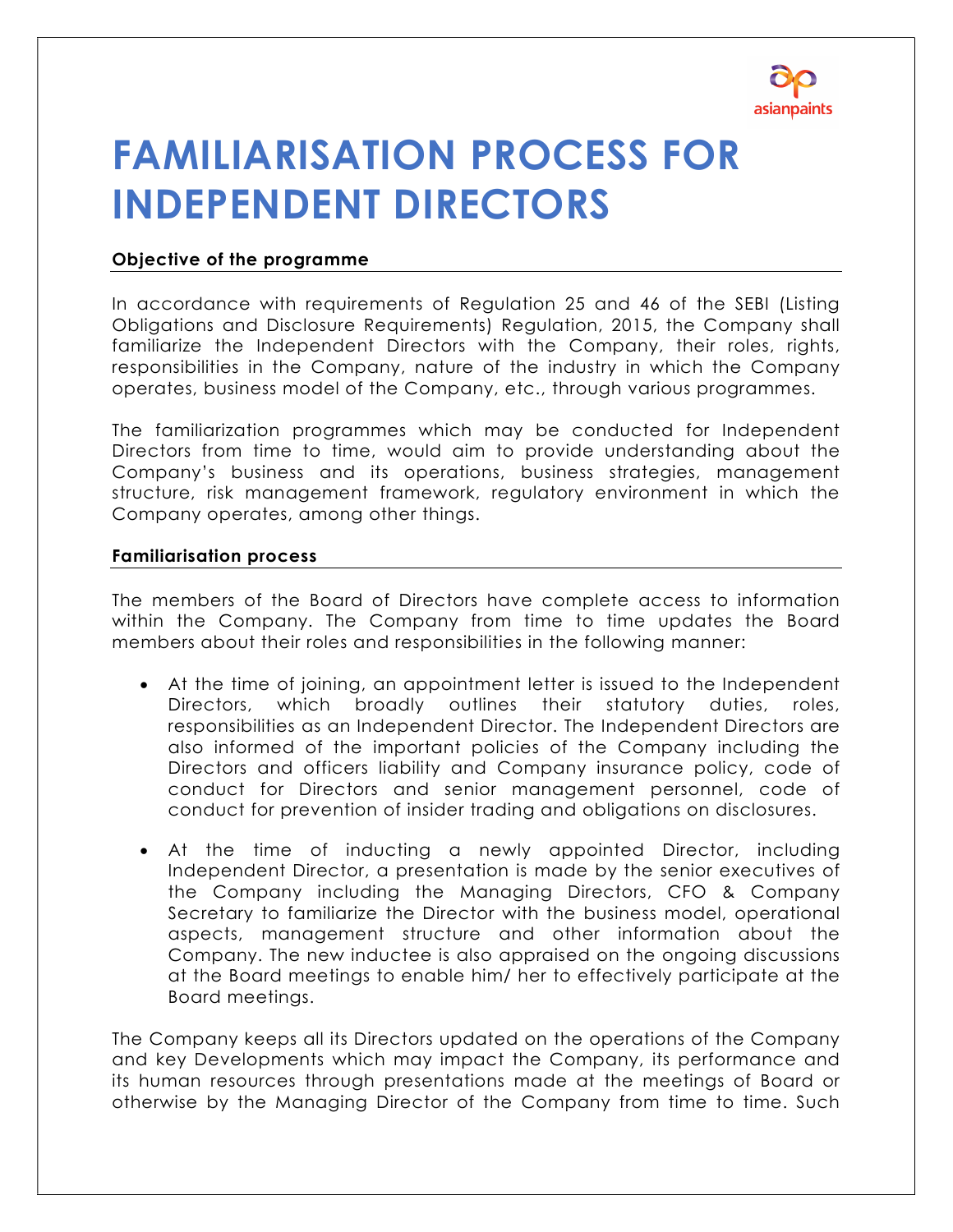

presentations, inter alia, include details of the industry in which Company operates, performance of the Company, updates on products of the Company, Company plans and strategies budgets, risk management mechanism, investments, funds flows, operations of subsidiaries and associates, HR policies, management succession planning and such other information as may be required by them.

Business / functional heads and Company executives are invited at board or committee meetings, as and when required, to provide a platform for interaction with the Company's key executives with the Directors and also to enable them to better understand the business and operations of the Company.

The Company arranges visit for Directors to the manufacturing facilities of the Company, as and when required, to enable them to better understand the manufacturing and operations process at such facilities.

The Board members are updated on various regulatory and other amendments and developments either by way of presentations by external experts /consultants or by internal experts. The Independent Directors were also given a detailed overview of the SEBI (Listing Obligations and Disclosure Requirements) Regulations, 2015 and Secretarial Standards notified by Ministry of Corporate Affairs, (including any statutory modification(s) or re – enactment(s) thereof for the time being in force).

The Company encourages and recommends its Independent Directors participation at various programmes being conducted by professional bodies and organizations to stay apprised on various changes and amendments in laws in the changing regulatory environment.

### Familiarisation programs during the financial year 20**21** – 2**2**

During the financial year 2021 – 22, the following discussions were held in the nature of familiarization to the Independent Directors and the Board of Directors of the Company:

| Sr. | Subject matter of discussion                | No. of hours                      | spent<br>by             |
|-----|---------------------------------------------|-----------------------------------|-------------------------|
| No. |                                             | Independent Director<br>the Board | and                     |
|     |                                             | $FY$ 2021 - 22                    | Cumulative<br>till date |
|     | Business Strategy plan for the entire group | 12.5                              | 58                      |
| 2.  | Legal/Regulatory updates                    |                                   | 12                      |